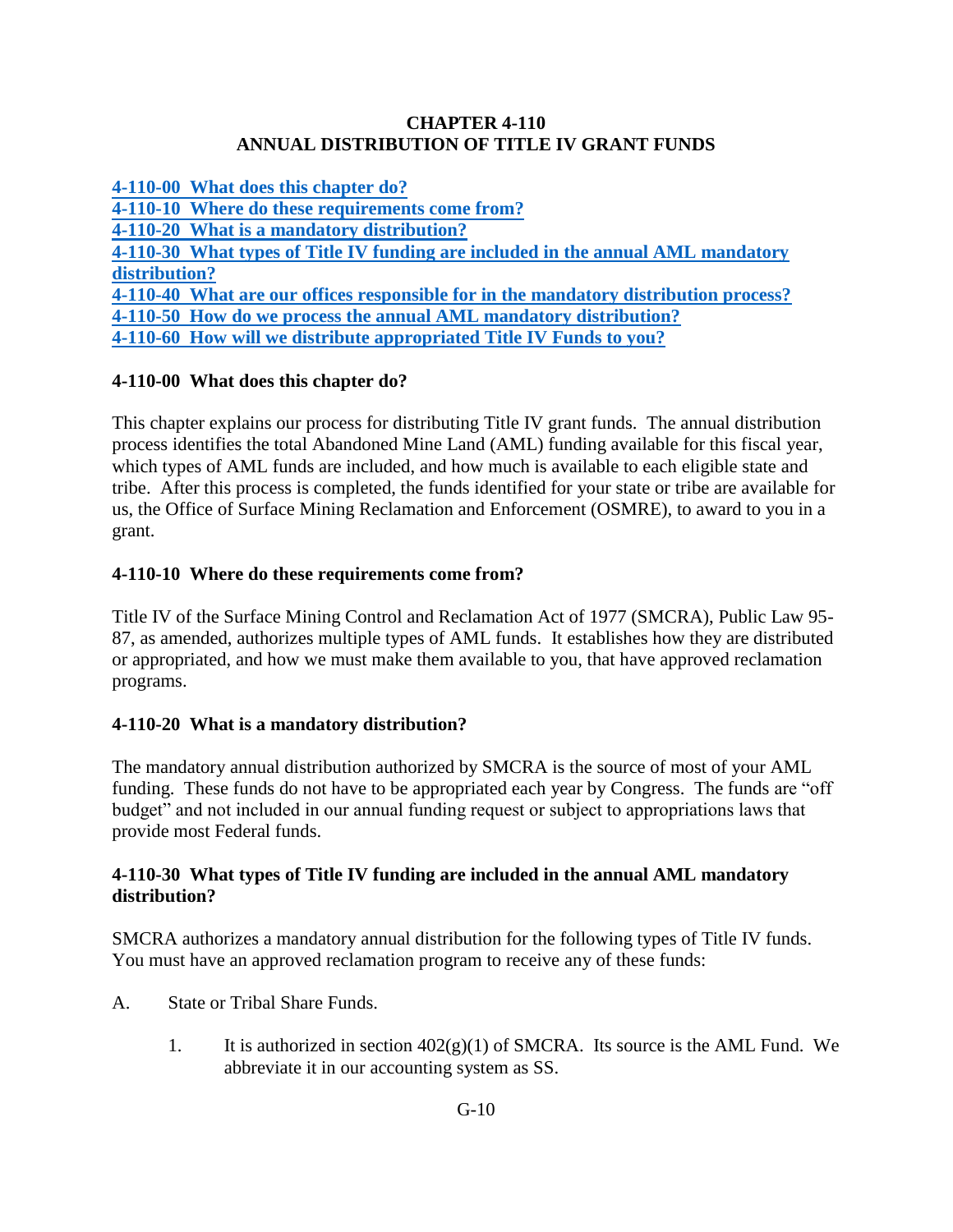- 2. We distribute it only to uncertified states and tribes.
- 3. Each year we will distribute 50% of the reclamation fee collections for coal produced in the previous fiscal year (FY) in your state, or on Indian lands within your tribe's jurisdiction.
- 4. We will phase in State Share Funds at 50% of the total that is required for FY 2008 and 2009, 75% for FY 2010 and 2011, and fully fund it in FY 2012 through 2022.
- B. Historic Coal Funds.
	- 1. They are authorized in section  $402(g)(5)$  of SMCRA. Its source is the AML Fund, and we abbreviate them as HC.
	- 2. We distribute them to uncertified states and tribes. You are eligible for historic coal if you have an inventory of unfunded Priority 1 and 2 coal problems greater than your State or Tribal Share Funding.
	- 3. Total annual historic coal funding is 30% of total national reclamation fee collections for coal produced in the previous FY. It also includes 60% of any other revenues to the AML fund except interest from investment activities. It also includes money we transfer from State or Tribal Share after we distribute the equivalent amounts for Treasury Prior Balance Replacement Funds or Certified in Lieu Funds to certified states and tribes.
	- 4. We divide total historic coal between the eligible states by formula based on historic coal mining production in each state before the passage of SMCRA.
	- 5. We will phase in Historic Coal Funds at 50% of the total that is required for FY 2008 and 2009, 75% for FY 2010 and 2011, and fully fund it for FY 2012 through 2022.
- C. Minimum Program Make-up Funds.
	- 1. They are authorized in section  $402(g)(8)$  of SMCRA. Its source is the AML Fund. Minimum Program Make-up Funds is the only mandatory distribution from the Secretary's 20% share of total reclamation fee collections. We abbreviate it as FE.
	- 2. SMCRA sets a minimum funding level of \$3,000,000 for each uncertified state or tribal program. You are eligible for Minimum Program Make-up Funds if you have an inventory of unfunded Priority 1 and 2 coal problems greater than the total funding your state or tribe would otherwise receive.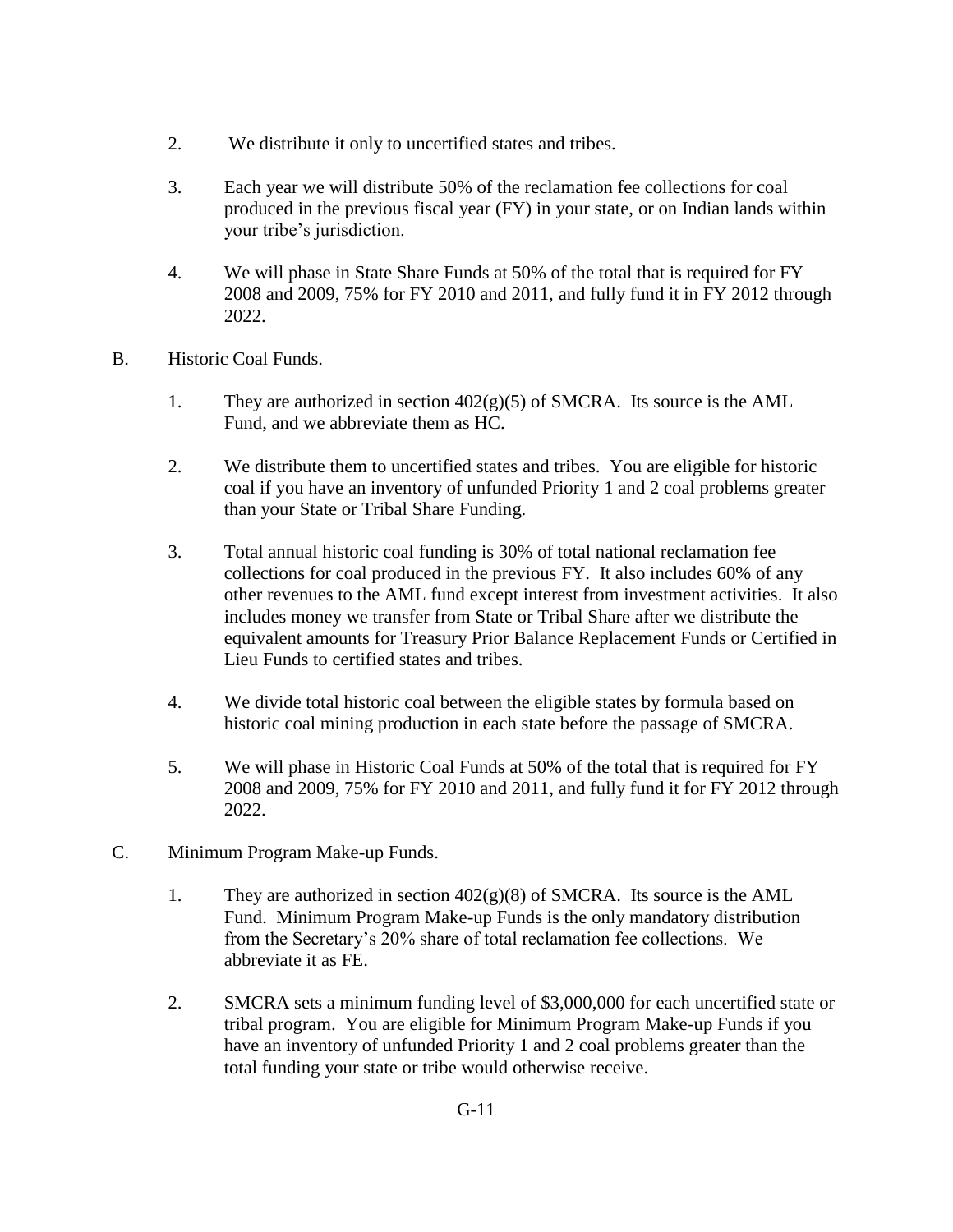- 3. If an eligible state or tribe would otherwise receive less than \$3,000,000, we distribute enough Minimum Program Make-up Funds to increase your total funding from all shares to \$3,000,000.
- 4. We will phase in Minimum Program Make-up Funds at 50% of the total that is required for FY 2008 and 2009, 75% for FY 2010 and 2011, and fully fund it for FY 2012 through 2022.
- D. Prior Balance Replacement Funds.
	- 1. They are authorized in section 411(h)(1) of SMCRA. Its source is the General Fund of the Treasury. Our accounting system abbreviates Prior Balance Replacement Funds for uncertified states as HU, and for certified states and tribes as HS.
	- 2. We distribute them to all states and tribes which had an unappropriated balance of State or Tribal Share Funds in the AML Fund as of October 1, 2007. Both uncertified and certified states and tribes may receive them.
	- 3. Each state or tribe will receive total payments of prior balance replacement funds equal to its unappropriated prior balance. We divide the total into seven equal annual payments. We distributed the first payment in FY 2008.
	- 4. When we distribute Prior Balance Replacement Funds, we transfer the equivalent amounts in the AML Fund from State or Tribal Share to Historic Coal Funds. We will distribute these funds to eligible states and tribes in FY 2023, and in subsequent years.
	- 5. We will not phase in these payments.
- E. Certified in lieu funds.
	- 1. They are authorized in section  $411(h)(2)$  of SMCRA. Its source is the General Fund of the Treasury. We abbreviate them as H2.
	- 2. We distribute them to certified states and tribes only.
	- 3. We distribute an amount equal to 50% of reclamation fee collections on coal produced in the previous FY in your state, or on lands under your tribe's jurisdiction. We distribute these funds in lieu of the AML Fund moneys for the State and Tribal Share that they are no longer eligible to receive.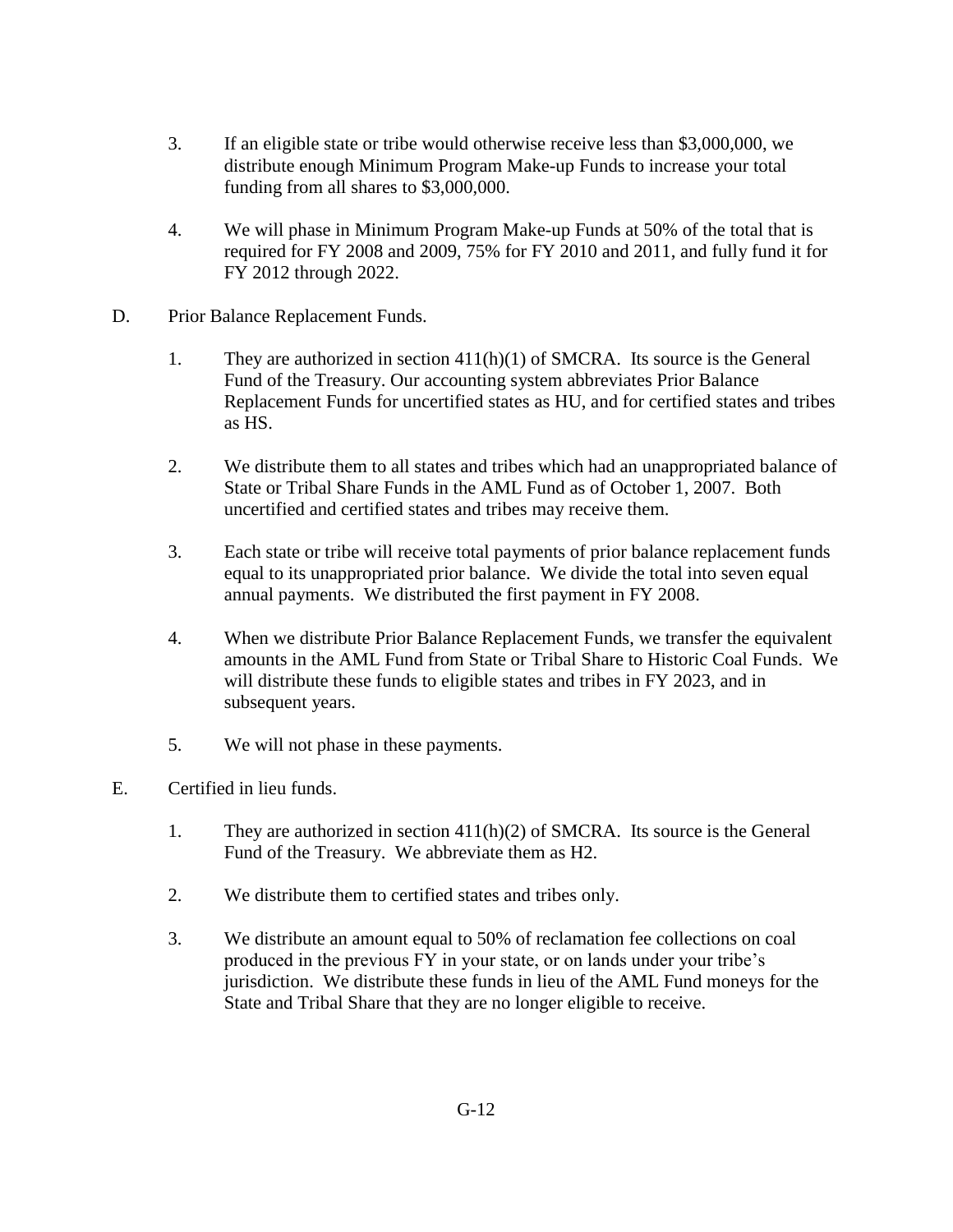- 4. When we distribute Certified in Lieu Funds, we transfer the equivalent amounts in the AML Fund to Historic Coal and distribute them each year as part of the Historic Coal distribution.
- 5. We will phase in Certified in Lieu Funds at 25% of the total otherwise required in FY 2009, 50% in FY 2010, 75% in FY 2011, and fully fund them in FY 2012 through 2022. We will distribute the amounts we held back during the phase-in as two equal payments in FY 2018 and 2019.

## <span id="page-3-0"></span>**4-110-40 What are our offices responsible for in the mandatory distribution process?**

- A. The Director approves the distribution of Title IV funds.
- B. The Division of Reclamation Support (DRS) issues distribution instructions, reviews the final distribution calculation for correct application of policy and procedures, and recommends approval of the distribution. DRS also has the lead role in answering policy questions regarding AML distribution.
- C. The Division of Financial Management (DFM) determines the amount of Title IV funds to be distributed to each state and tribe in accordance with this chapter. DFM provides an electronic version of the annual distribution to be posted on the OSMRE web site. DFM and the Office of Planning, Analysis and Budget (OPAB) coordinate to ensure that the allotments are properly recorded in the financial system. DFM has the lead role in answering questions regarding financial figures used in the distribution.
- D. OPAB works with the DFM to request a warrant from Treasury for the approved amount of Treasury funds to be distributed. OPAB allots all distributed funds to the regions.
- E. The regional directors (RDs) and the regional and field offices provide technical assistance and training to the states and tribes to explain the annual distribution process and calculations. They review the proposed distribution to verify that their states and tribes are properly handled. They answer questions about how the distribution affects each program, and the options available to the state or tribe to use the distributed funds.

## <span id="page-3-1"></span>**4-110-50 How do we process the annual AML mandatory distribution?**

- A. DRS will define the distribution parameters based on SMCRA and OSMRE regulations and directives. Before the reclamation fee collection cut-off date each FY, DRS will send DFM a memorandum with detailed procedures for calculating this FY's mandatory distribution.
- B. DRS will also send DFM an Enhanced Abandoned Mine Land Inventory System (e-AMLIS) report showing the total cost of the unfunded Priority 1 and 2 coal problem areas remaining in each state or tribal inventory. The report will be used to determine eligibility for Historic Coal and Minimum Program Make-up Funds.